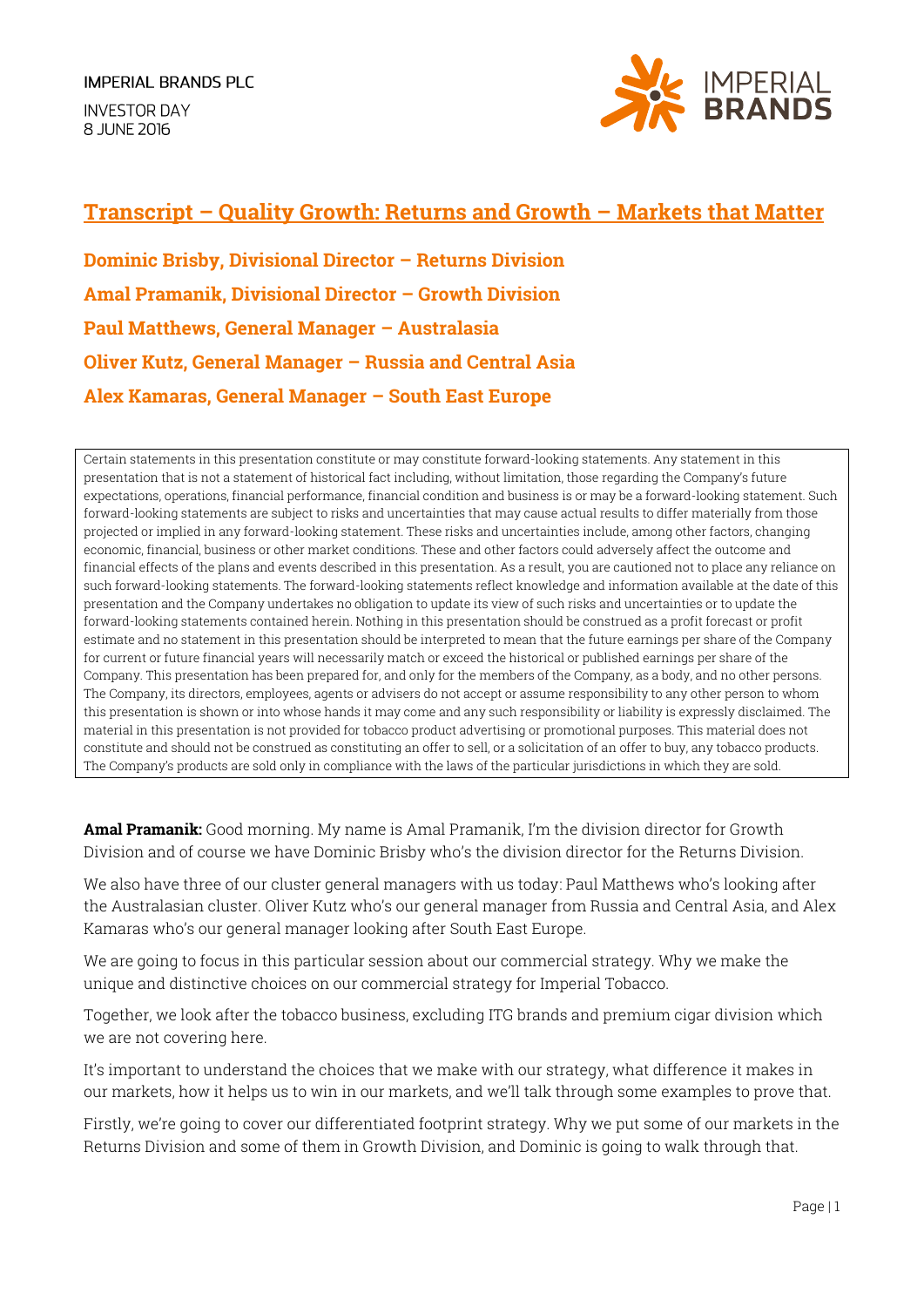

We are also going to talk about how we prioritise our investment choices to decide where we're going to invest today and what we're going to keep for the future.

We've been working with our four sales growth drivers for a number of years and we're going to talk through these elements and how those drivers are helping us win.

You've already heard a lot about our operating model and Dominic is going to explain how that makes a difference in the commercial part of the business.

**Dominic Brisby:** It's fair to say that one of the key focuses of today is around driving quality growth, not chasing volume for volume's sake but making sure we're selling high quality volume in markets that matter.

When we look at the markets we do it through certain lenses and applying certain criteria in terms of how we make these investment choices.

The first is making sure we have a disciplined and agile approach to how we do that, how we look at Returns Markets, how we look at Growth Markets, and I'll come to talk about that in a second.

We also look at the attractiveness of the market. We model in quite a lot of detail the industry profit pool in each market but we also model and assess our own ability to win in that market.

We make sure we leverage our sales growth drivers quite consistently across our footprint, and as Marcus and Peter were talking about earlier, we make sure we have a simple portfolio strategy, so not the previous situation of a large number of small brands but the current and future situation of a small number of big brands.

Of course, in doing all of that we have our vastly improved new operating model which allows us to execute these things perfectly in the markets.

I think it's worthwhile having a quick reminder in terms of how we divide our two divisions outside the USA in terms of how we run the tobacco business.

As you know, we split the world into what we call the Returns Division which I run and the Growth Division which Amal runs.

Unlike a lot of companies, we haven't set those divisions up based on geographical proximity but instead we've set them up based on the strategic roles of the markets which we've found can give much more coherence and consistency in the way that we manage them.

In the Returns Division generally we have quite high market shares. In pretty well every case we have more than 15% market share. Our average market share in those markets is around 25%.

In these markets we focus on sustainable profit performance and actively managing our strong share positions.

Geographically speaking, most of those markets tend to be in Europe, Western and Central Europe, in Africa, and in Australia.

In terms of the Growth Markets, we invest disproportionately now in order to drive profit and share.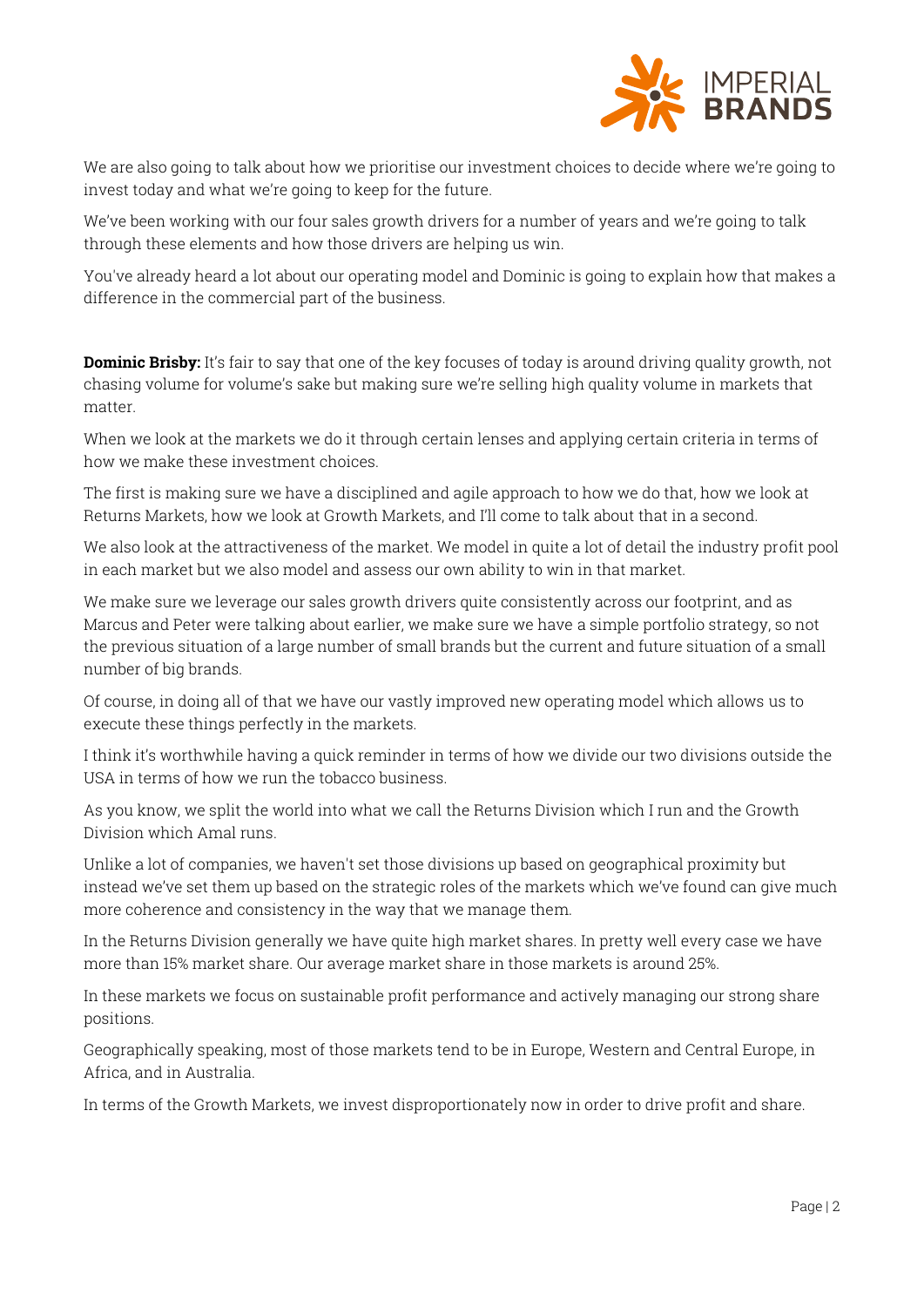

Those are markets where we tend to have a relatively small market share but they're often in big industry profit pools, so it makes sense for us to invest disproportionately now in order to grow significantly our position in those markets.

**Amal Pramanik:** A few words about our investment prioritisation. When we look after around 160 markets, we need to become choiceful. Even in the Growth Division we have over 55 markets. We are not going to be able to invest in the same intensity everywhere, and this process sets out how we decide to choose to invest in some markets.

You see the factors on screen, they are broadly classified into two categories: the attractiveness of the market; and our ability to win in that market.

It's a fairly quantitative analysis for all these factors. We look at the current situation and how these elements are likely to develop over the next three to five years, and we follow this process every year to retest our investment thesis for the next few years again.

**Amal Pramanik:** Again, a couple of examples in the Growth Division. Firstly, Saudi. It's one of the very few markets which is still growing in volume. It's a fairly profitable market, relatively stable from the macroeconomic point of view.

We have a decent sized business and therefore decent amount of ability to be able to win in that market, and it is one of the markets we have continued to invest and will invest in the future.

Because it is a priority market, we will talk through an example of what we're doing there in a few minutes.

India. I think all of you know that there is a foreign direct investment ban in India for tobacco, so even if there's a fairly good sized business of tobacco in India in terms of affordability and other factors, it is impossible for us to penetrate there, and therefore obviously we are not looking at investing in India.

In a few minutes we're going to go through quite a few examples of our markets. These examples have been chosen based on our priority markets, and the priority markets are decided based on these factors that we are talking about.

**Dominic Brisby:** Of course the clearest way to measure quality of growth is in terms of portfolio transformation and the percentage of our revenue which comes from Growth Brands.

If you look at the left hand chart, you can see that within Returns Markets, we've gone from 38% of our revenue coming from Growth Brands in 2012 to more than 50% now.

There's been a very steady and quite dramatic growth in the quality of volume, the quality of revenue that we're generating year-on-year.

**Amal Pramanik**: For the Growth Division the story is very similar, that we've gone up to 56% of our net sales value in Growth Brands, mainly through migration, and we are currently doing one of the big migrations in Russia, Balkan Star moving to Parker and Simpson.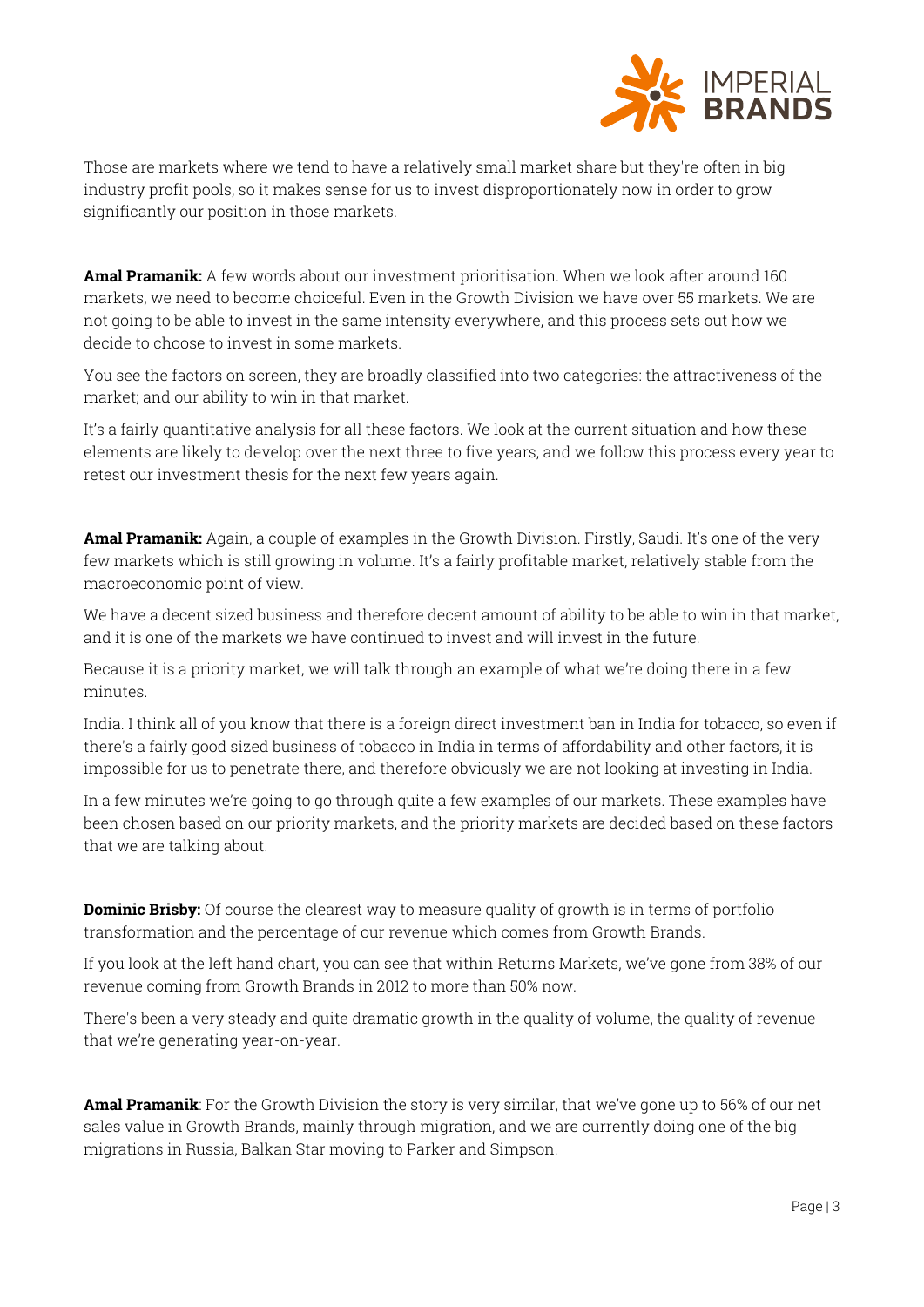

**Dominic Brisby:** Central to implementing all of this is the operating model and making sure that there's a lot of clarity in terms of who's responsible for what and how they can implement it.

As John mentioned earlier, this has been very clear in terms of making sure that the markets are in the best position to execute the group strategy and it's very clear who's responsible for what.

We've driven a lot of change in the way that we're managing the markets. The Group and the division shape the strategy and shape the investment prioritisation.

The clusters, because you remember we clustered a lot of markets, plan and support the markets, and then the markets are absolutely focused on executing the group strategy.

They're spending very little or none of their time bothered by peripheral things or things which don't make a lot of difference on the ground but instead they're absolutely, relentlessly focused on driving that strategy.

They're also very clearly measured in terms of certain executional KPIs which they can deliver, and we've found that that's made a big difference in the markets.

It's also and interestingly by our people been very positively welcomed. A salesperson now knows exactly what they need to do, exactly what they need to achieve, and they're less bothered by some of the other activities which previously they might have been doing.

Not only has this made it much clearer in terms of how we execute the strategy and who does what, it's also been enormously positively welcomed by the people because in a way it's freed them and empowered them from some of the things that they were focusing on before.

**Amal Pramanik:** Now we move on to the sales growth drivers. As we said before, we've been working with these four sales growth drivers for a number of years, and I'm sure you've seen us articulate these over the years.

Let's take a couple of minutes looking at each of these drivers, and then we'll look through some of the examples of how these drivers help us win in the market.

Firstly, portfolio management. It's about keeping our brands relevant with the consumers.

There are two factors which are highly critical for us, one, to focus on the Growth Brands and choosing our Growth Brands, chassis, carefully, which we've already heard about, and simplifying our portfolio to move all our portfolio brand volume into growth brand.

Secondly, innovation. When you see the examples you'll see the West mouthpiece in Russia has a good example of using this part of the sales growth driver and the next one which is a very important one for us, pricing and excise.

How we decide our pricing corridors and decide on our global pricing strategy, and using our excise structures looking at competitive positions that we can build in different markets, and again, the West mouthpiece is a good example to look at.

When you see the Australian example, you'll see a very relevant case study for pricing as well as customer engagement.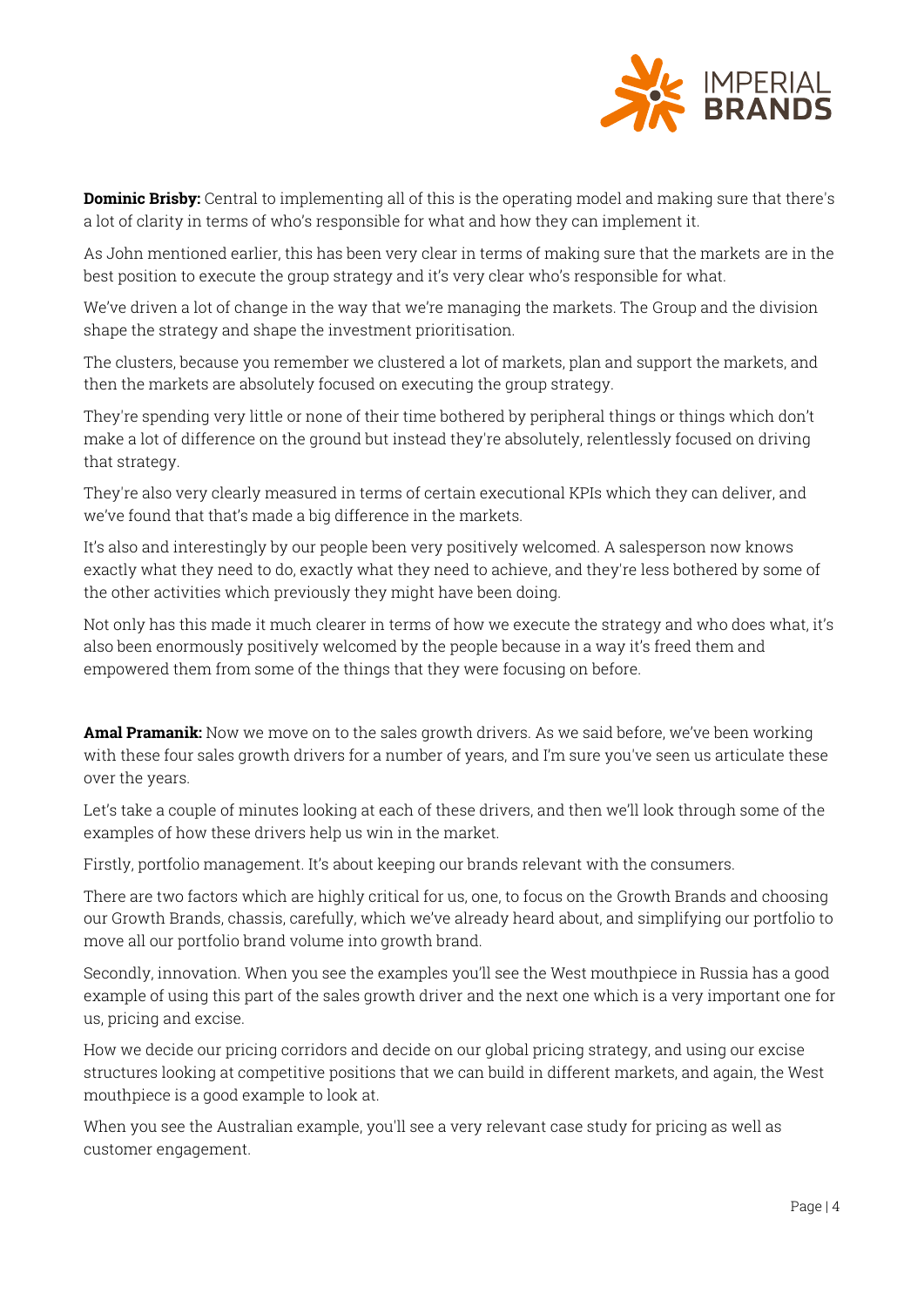

I believe being the fourth tobacco player in the market gives us an undue advantage. It helps us to stay humble. It helps us to try harder.

When you look through the examples, you'll see why that makes a difference for us to win in markets.

Now let's look through the examples that we want to show you. It's important to remember to win, all these four sales growth drivers have to work in tandem, they're all important and they need to work together.

The examples we'll choose are based on our priority markets. So the first one is Germany.

**Dominic Brisby:** In a minute we'll hand over to some of the cluster GMs to talk you through their own markets, how they're managing the sales growth drivers.

Before then, it's worth touching on a couple of our biggest markets and what's going on, and particularly how we're executing and implementing the sales growth drivers within those markets.

As I said before, Germany is an incredibly attractive market, almost any metric that one would look at, and it's also somewhere where we very clearly focus on executing these sales growth drivers.

In terms of portfolio management, we're absolutely focused on two brands in those markets: Gauloises and JPS, which are fully supported across every consumer touchpoint and will continue to be.

One of the things we've particularly gained from in Germany is the quality of the Gauloises campaign which has resulted in consistent and steady share growth of that brand.

We activate growth pockets in terms of innovation. Particularly relevant to that is the additive-free format which is doing very well in Germany, as well as making sure that we cover the value bases properly with big pack formats and fine cut tobacco offerings.

Germany is a market where we've been able consistently to grow our net sales value and to grow our operating profit.

One of the key points in Germany which we're very strong at and can get even stronger at is the question of customer engagement. It's very strongly a key account driven market.

We're particularly good at managing those key accounts with strong category management initiatives. A recognition of that is that our business in Germany has been voted by the trade as the number one tobacco supplier, so our partnerships are very strong and we're really capitalising on those partnerships.

If we move now to look at the UK. The UK is in a different situation, quite a complicated situation, with strong regulatory headwinds with the implementation of plain packaging, also a fair amount of discounting going on at the bottom end of the market.

Having said that, within that environment our strategy remains resolutely clear. We focus on the brands with the biggest equity, those brands are L&B, JPS and Golden Virginia.

We have a complicated portfolio in the UK, a lot of SKUs, quite a lot of small brands, so we're working very hard to simplify that portfolio, in line with the comments that Marcus gave you earlier.

One of key points in this market has been making sure we gain our fair share of the sub-economy segment. This is a segment which has been growing over the past few years very significantly in terms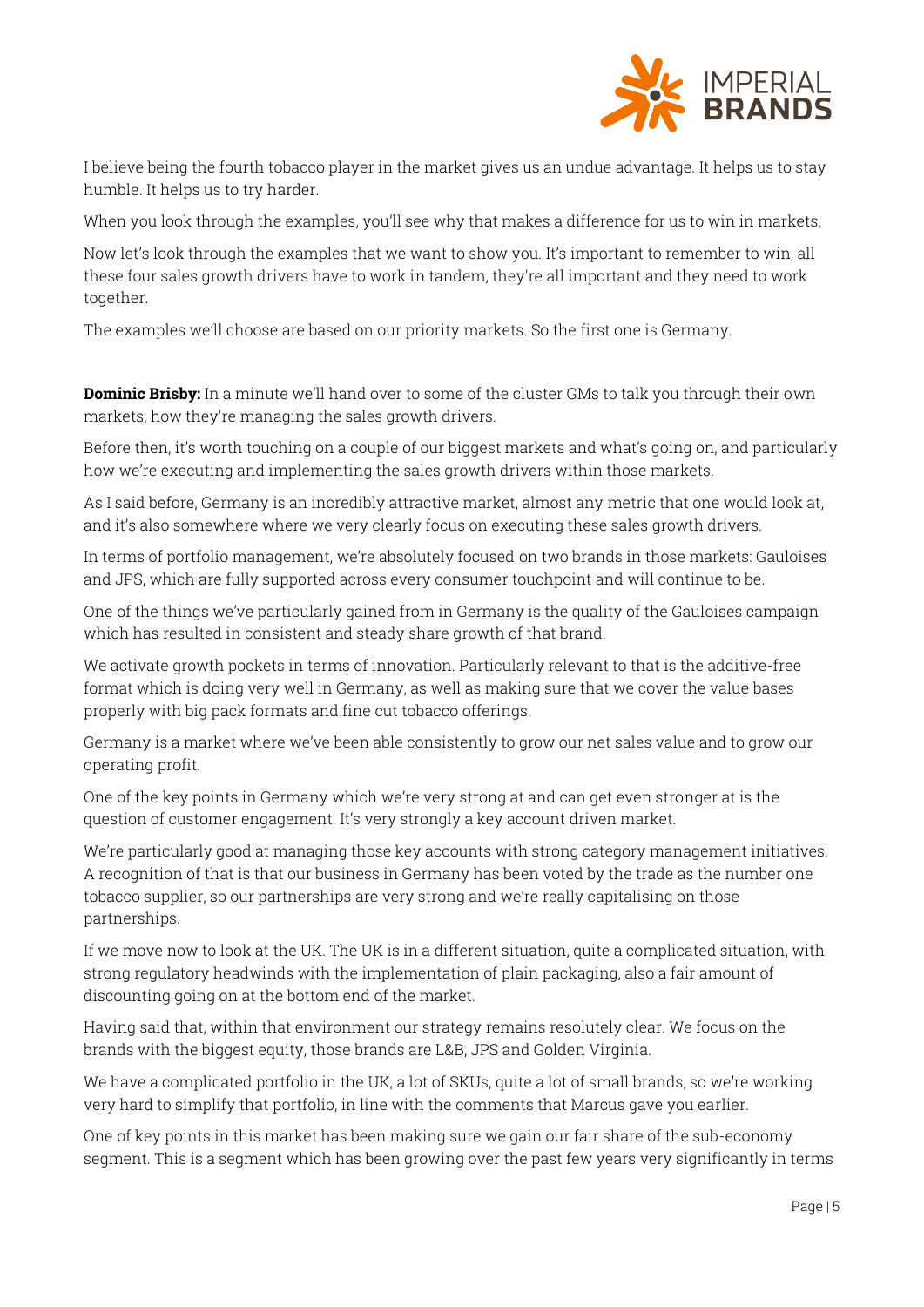

of volume, and it was a segment where Imperial previously punched below its weight, so we've worked hard to make sure that we gain our fair share of that segment, and have succeeded in doing so with Players and Carlton.

Central to all of this and one of the things that we really learnt from Australia is the importance of strong retail coverage in advance of the introduction of plain packaging.

Moving to Spain, you heard about the successful migration of Brooklyn into West. This is really a key segment in Spain at the moment, the four euro price point, and following this migration West continues to perform very well. It continues to grow share and we continue to lead that segment which is the fastest growing segment within the market.

There's also a lot of work to do with one of our big migrations migrating Ducados Rubio into JPS and making sure that we build enough equity around JPS as a brand as well as West as a relatively new proposition in the market.

As the regulation changes, particularly the route to market changes, making sure that our customer engagement strategy is absolutely focused on strengthening the partnership with the customers.

In the breakout session we'll be explaining more to you about how they do that in Spain since it's a very different market versus somewhere like Germany given that the trade is unorganised and lots of independent retailers.

That quickly touches on some of our big markets. There's one big market which we haven't spoken about much other than the video at the start which is Australia, a market where, according to pretty well any metric you'd care to look at, we're percentage extraordinarily well whether you look at volume, whether you look at revenue, share or operating profit.

We continue to perform very well in that market and it's the darkest tobacco market in the world, so we'd like to focus a little bit on that.

Paul Matthews who's the general manager of Australia will come and take you through that.

**Paul Matthews**: Thanks, Dominic, and thank you, Amal. Just in case you don't know, Australasia comprises three individual markets, John talked about clusters earlier, and they are Australia, New Zealand and the Pacific Islands, but today I'm going to talk to you about Australia which is the biggest part of the cluster with a tremendous amount of pride. I hope you enjoyed the video earlier.

As Peter showed you earlier, and Dominic referenced it, Australia is the darkest market in the world, and from a distance it's easy to get dispirited by that.

For those of you who don't know it, Australia is known as the lucky country, and it deserves that title because we have enjoyed economic growth consistently since the early '90s, I think 22 years of continuous economic growth.

It's a market or an economy that's hallmarked by very low unemployment, you really don't have a job unless you don't want to work, very low inflation, and it's a very high wage economy, particularly for the critical demographic, our consumers, the average wage is more than US\$1,000 per week.

So even through the next four years where we will see excise increasing, consumers will still be able to afford to consume our products.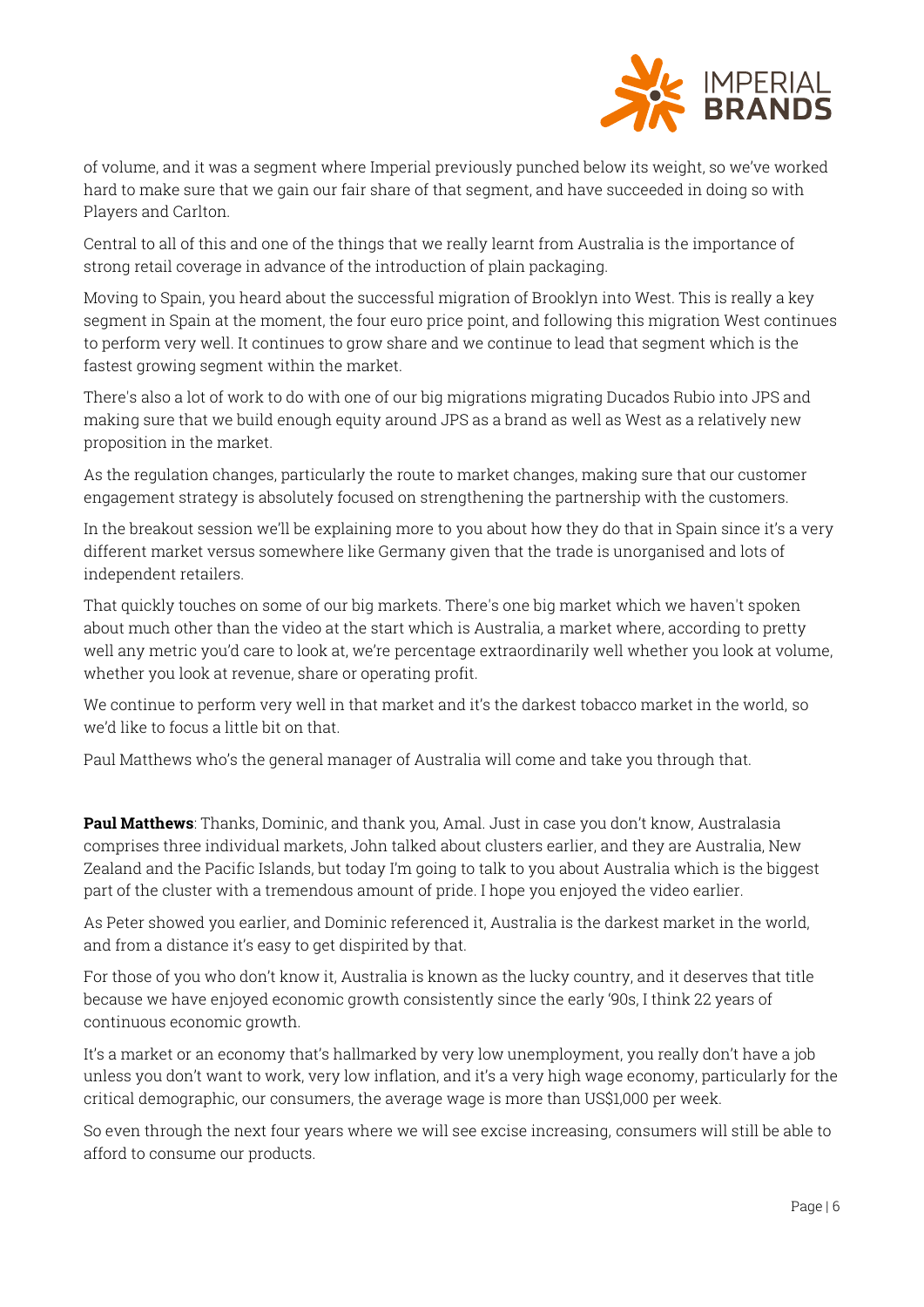

QAD is very much an opposite acronym for how we've built our success in Australia, the quality of our brands, the quality of our people, the two key assets of any tobacco business, our agility in front of the customer and through to the consumer, and very much our discipline, the way in which we execute our strategy through the retail trade.

All of this started years before plain packaging. We positioned JPS in the sub-value segment, we knew it was going to be the race to win.

All our competitors had one, two, three horses and that race we had one, it was JPS, and it was the right brand to pick.

We migrated several other low price brands into JPS and we very much focused on what we call accessibility, the right assortment, the right SKUs for the right consumer.

There have been plenty of innovations within our portfolio. Other brands in our portfolio, like Peter Stuyvesant referred to earlier by Peter and the Horizon brand. We have a whole portfolio of quality brands.

So pricing for us has been a key driver, enabling us to build on the equity in our brands to firm our pricing and improve our net revenue.

But it's really customer engagement that's been the sales growth driver, that's been the real differentiator of success for us.

What does all this mean, and this really is a remarkable story. Last year we eclipsed the iconic Winfield brand which had been number one in Australia for decades.

JPS is now the biggest brand in Australia, and it's taken us fewer than seven years to do that.

On a corporate share perspective we see our development very much in phases. We had a phase that we called the accelerate phase. That was between 2012 and 2014. Dramatic share growth, unbelievable share growth.

In the last few years we've taken a more considered position. Now as one of the big players in the marketplace it was up to us to capitalise on the equity we built.

Going forward, what does it mean? We see the next few years as the sustain phase where we keep growing our share but ultimately improve our net revenue and the quality of our operating profit, and that is the story from Australia, thank you.

**Amal Pramanik:** Thank you, Paul. I've talked through Japan. Before even you look at any of the sales growth drivers, the first question that should pop up in any of our heads is it's a very developed market. There are three very big tobacco players who are extremely strong. They are very strong brands. You have absolutely no chance to win.

I think it is good for us to be able to demonstrate how using the quality, agility and discipline and our four sales growth drivers, we are winning every year, bit by bit but we are winning every year.

What are the parameters? Firstly we are focused on one brand: West.

We priced it at 380 Yen which is about 15% lower than the mid-price segment.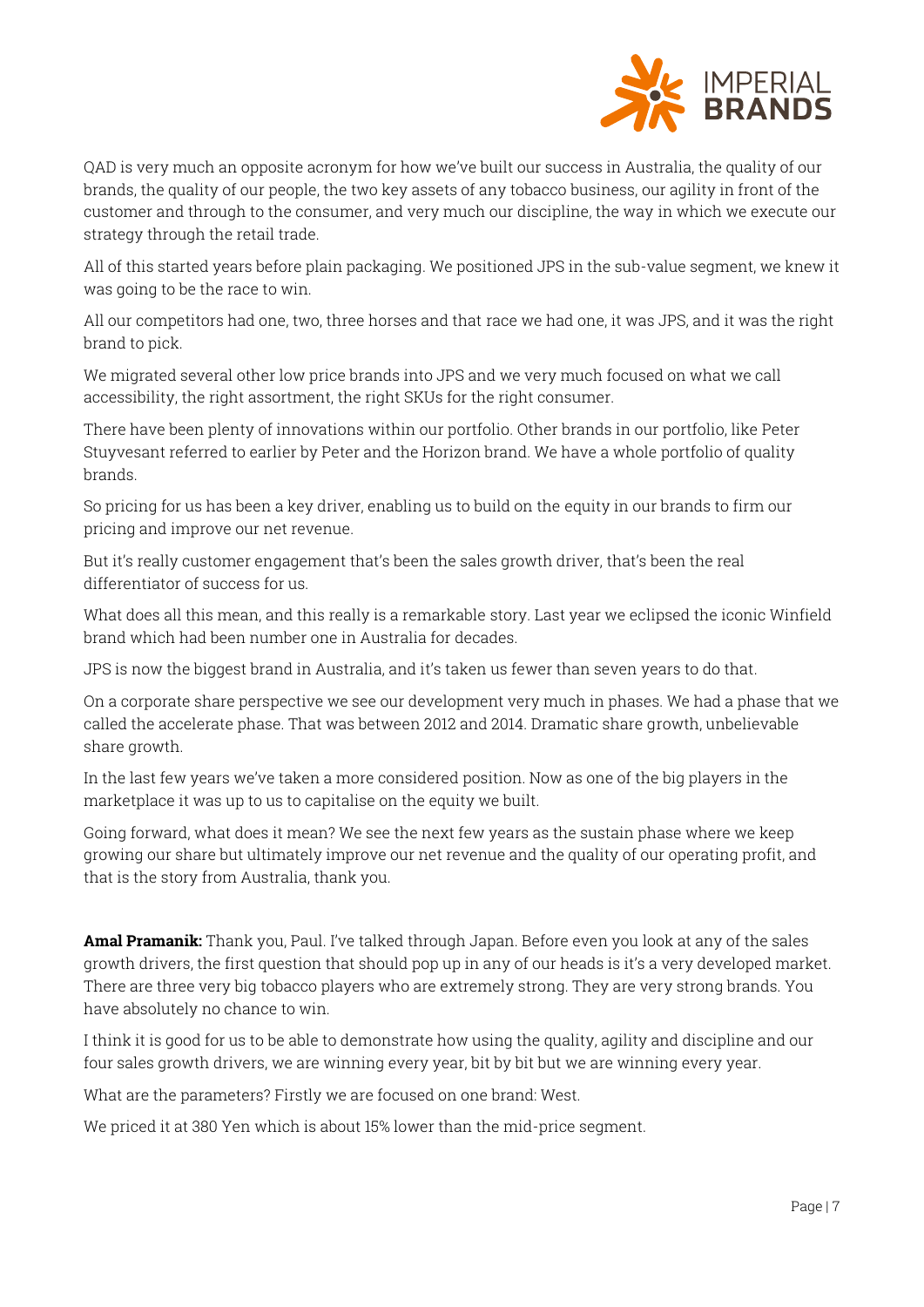

It has a range which caters to a majority of the taste segments. We're using innovation. Peter mentioned about Japan being quite bright. We're using innovation in being able to contact potential consumers through our digital platform.

We started with three cities, then we expanded, once successful, to three provinces, and only now having tasted success we are going national.

The priority today in Japan is to build our sales infrastructure and improve our availability and distribution.

In the last three years we've grown our market share by 50 basis points in Japan.

If you know the volume and the profitability of that market, you can realise how significant that is already.

The next one is about Saudi. We have a two-brand strategy there: Davidoff at the premium end and West at the value for money end.

You would have seen during half year lead result announcement we've just launched a fresh box of Davidoff in Saudi after successful launch in other GCC markets.

We are growing our availability and distribution through our very unique retail engagement programme which is designed for the market there.

I'm very pleased to again say in Saudi we've grown our market share in the last 3 years by 90 basis points playing all the 4 sales growth drivers well.

Having looked at these two, let's look at a couple of other examples from the Growth Division and now I'd like to hand over to Oliver Kutz who'll talk us through the example in Russia.

**Oliver Kutz:** Thank you, Amal, good morning, everybody. I would like to give you a short update on the Russian market and I would like to show you our portfolio transformation which changes the way we operate in Russia.

Let me start with a few words about the macroeconomic environment. Russia is in a crisis. The Russian rouble has depreciated by 100% to the U.S. Dollar over the last 2 years, this is mainly driven by the fall in oil price.

Consumer confidence is low, and consumers have reduced their spending.

I attended an external market meeting a few weeks ago and there was one statement: saving is a new fashion in Russia, and this is true.

Consumers are trading down, they're looking for more affordable offers, and they're looking for value for money. The positive thing is they find in our category cigarettes are still very affordable, particularly compared to other categories.

In fact, the price of one pack of cigarettes starts at 6 roubles which is slightly more than 60p, so if you go to a Russian supermarket, you pay exactly the same price for 1 litre bottle of a soft drink, so extremely affordable.

There are challenges in the Russian environment, but the market remains extremely attractive. The market size is 200bn sticks. It is the second largest market in the world.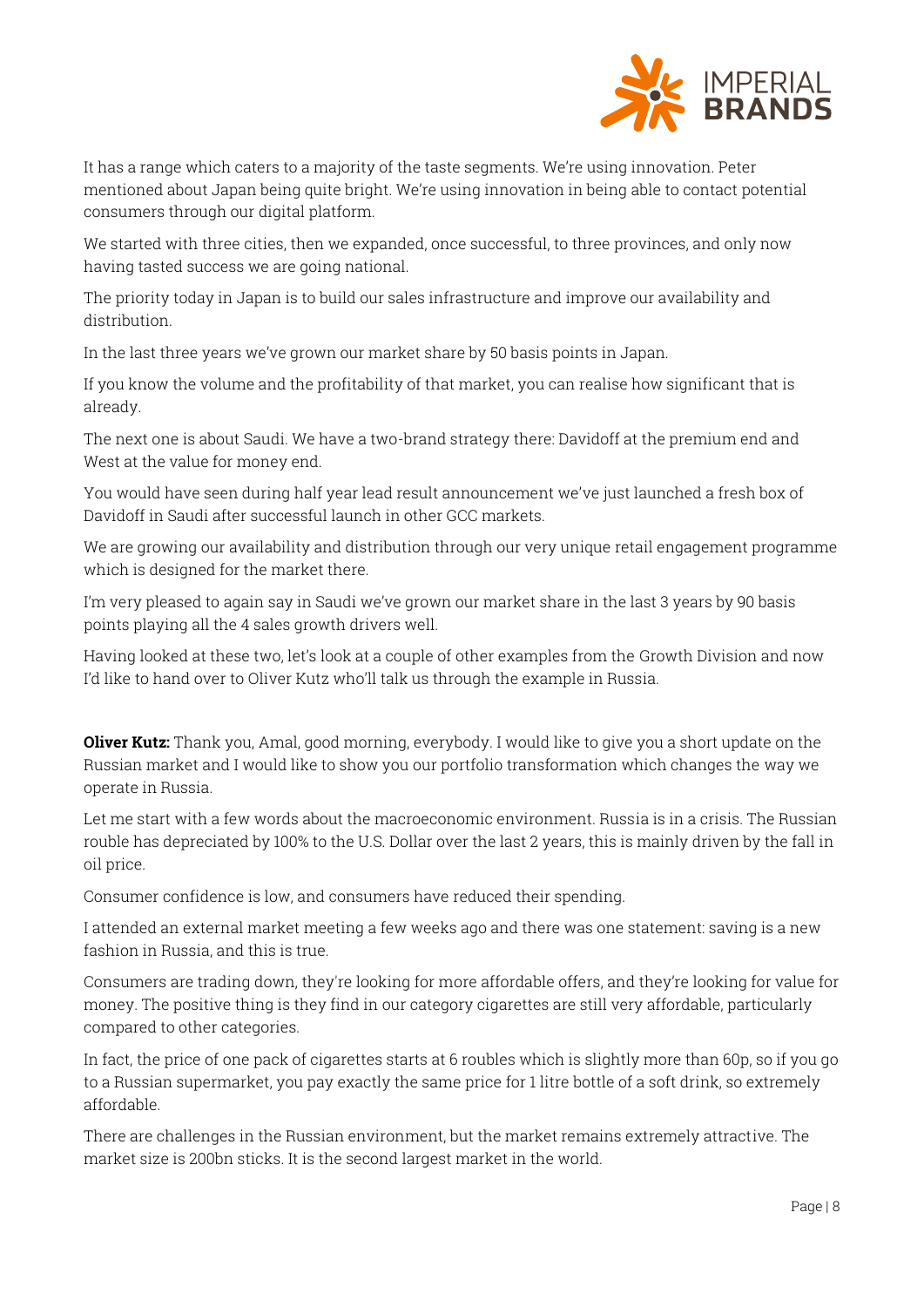

The profit pool is £1.9bn and it's a long term growth mainly driven by strong pricing. We believe it is continuous given the high affordability in the market.

Imperial market share is 7%, and we aim to grow over the next years.

Consumers are looking for good value for money. We are responding to this need by applying our sales growth drivers.

First of all, we shifted our portfolio focus to Growth Brands and we have launched a new international value for money brand, P&S, after an extremely successful test market.

At the same time we're reducing the complexity of our portfolio, and I will give you more details in a minute.

Queen size is the fastest growing segment in Russia.

We have updated our portfolio in the segment and we have added recessed filter to all of our products.

We've also launched a new product that Amal already mentioned, so West mouthpiece. This is a nonfilter product which looks almost the same as a filter cigarette.

We launched it three, four months ago in the market and had a very successful start.

Last year we increased prices on most brands by 70 rouble, this is a 36% increase on our largest brand Maxim.

This year in the first 8 months we have already increased by 50 rouble which is another 23% increase.

In terms of customer engagement, we're driving distribution for our new brand P&S on a nationwide level, and we are improving our position in discount. Discount is the fastest growing segment and already accounts for 30% of the total market volume.

This shot is an overview about our portfolio simplification. One year ago we had 14 brands in the market, we are now in the process of reducing it to only 5 brands. This includes 4 existing brands and 1 new brand, and we're also clearly classifying these brands.

Maxim, our biggest brand, and our new brand P&S are the two primary brands and these two brands enjoy the largest investments.

P&S is also a destination for many of our migrations. We started four migrations, including the migration of Balkan Star, our second biggest brand, into P&S. In fact, this is the biggest migration in the Russian market so far.

We're delisting five brands, these are lower volume brands with a limited consumer relevance, and we believe that we've offset the volume impact by giving the share space to our stronger brands including their availability.

What are the benefits of the portfolio simplification? First of all, we're improving the quality of our portfolio. We have a higher share of our volume in Growth Brands, and these are the brands with a better brand equity.

Secondly, reducing the complexity across our whole organisation. In fact, our marketing team, our logistics department, our field force, they can now focus on the brands that are really important to the business.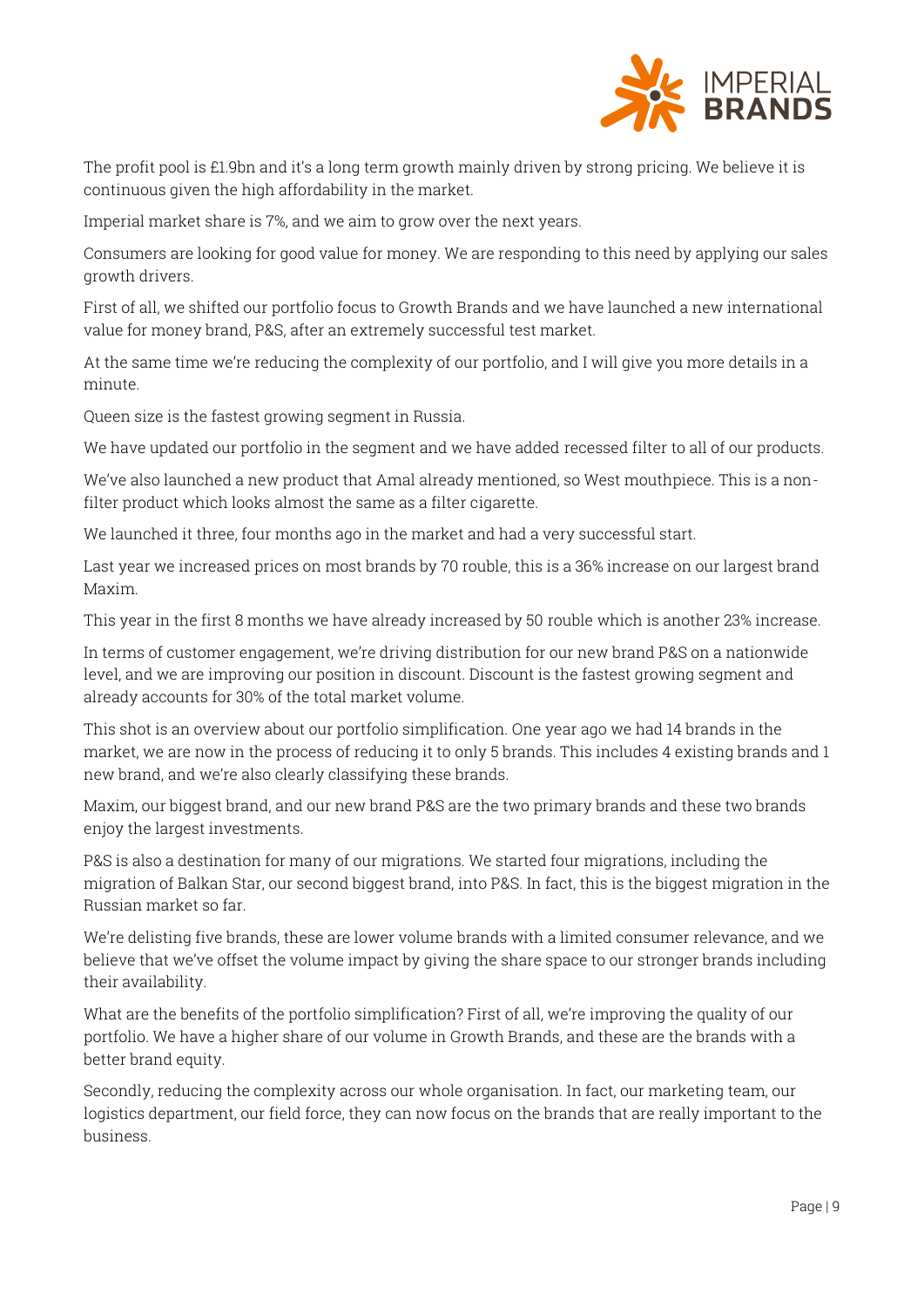

We also received very positive feedback from the trade. They have limited cash, particularly in the current economic environment, and they prefer to spend their money in brands, into SKUs with a high turnover.

Finally, I would like to show you our market share shot which shows a market share of our growth in Specialist Brands. I think it's extremely encouraging to see that we have improved the share trend by focusing on fewer brands and by simplifying our portfolio.

That's it from Russia, I would like to now hand over to Alex Kamaras to talk about Italy and Greece.

**Alex Kamaras:** Thank you, Ollie. Kalimera or buongiorno or good morning. In the next five minutes or so I will take you through, starting with Italy and I will continue with Greece, I will take you briefly through our main strategic choices and some performance highlights.

Starting with Italy, despite the headwinds in the environment in the last years including a recession, including high unemployment, and very recently the new European legislation, the market is highly attractive.

Why? Because it is the third largest market in Western Europe with a volume of almost 80 billion sticks, and this market, and this market is stable in the last years.

In this market, although we are growing in the last years, still we are only at 4% market share which means that there is a huge space for us to grow.

Moving on to our strategy which has been founded on the sales growth drivers, namely portfolio management, pricing and customer engagement.

How have we been delivering these sales growth drivers? Very briefly, by simplifying significantly our portfolio. As we speak, our simplification process is underway and we have been reducing our number of SKUs by 50% by delisting the smaller of them and also by migrating some of our smaller brands to some others, like Fortuna to JPS which has already been completed with 100% retention rate.

It means that we managed to keep all our consumer base by mitigating to JPS.

Second, by focusing just on two brands. We used to focus on five and now we are just focusing on two brands: on JPS, in order to be able to capture the increase in down trading; and on Davidoff in order to strengthen our presence in the premium segment which although declining still accounts for 25% of the Italian market.

Third by further enhancing and accelerating our consumer activation and our retail advocacy programmes which are selectively focused on the most important outlets.

Focusing now on customer engagement, this has been maybe the most important sales growth driver for our strategy and our success story in Italy.

This was built on three pillars. First on annual trades and incentive programmes aimed at retailers which have generated very high rates of participation and reward, and which were coupled with full mix of visibility tools for our communication at the point of sales.

The second pillar has to do with the recent expansion of our field force in order to be able to cover a larger part of the market and also to be able to visit more frequently so to increase our focus on the key outlets.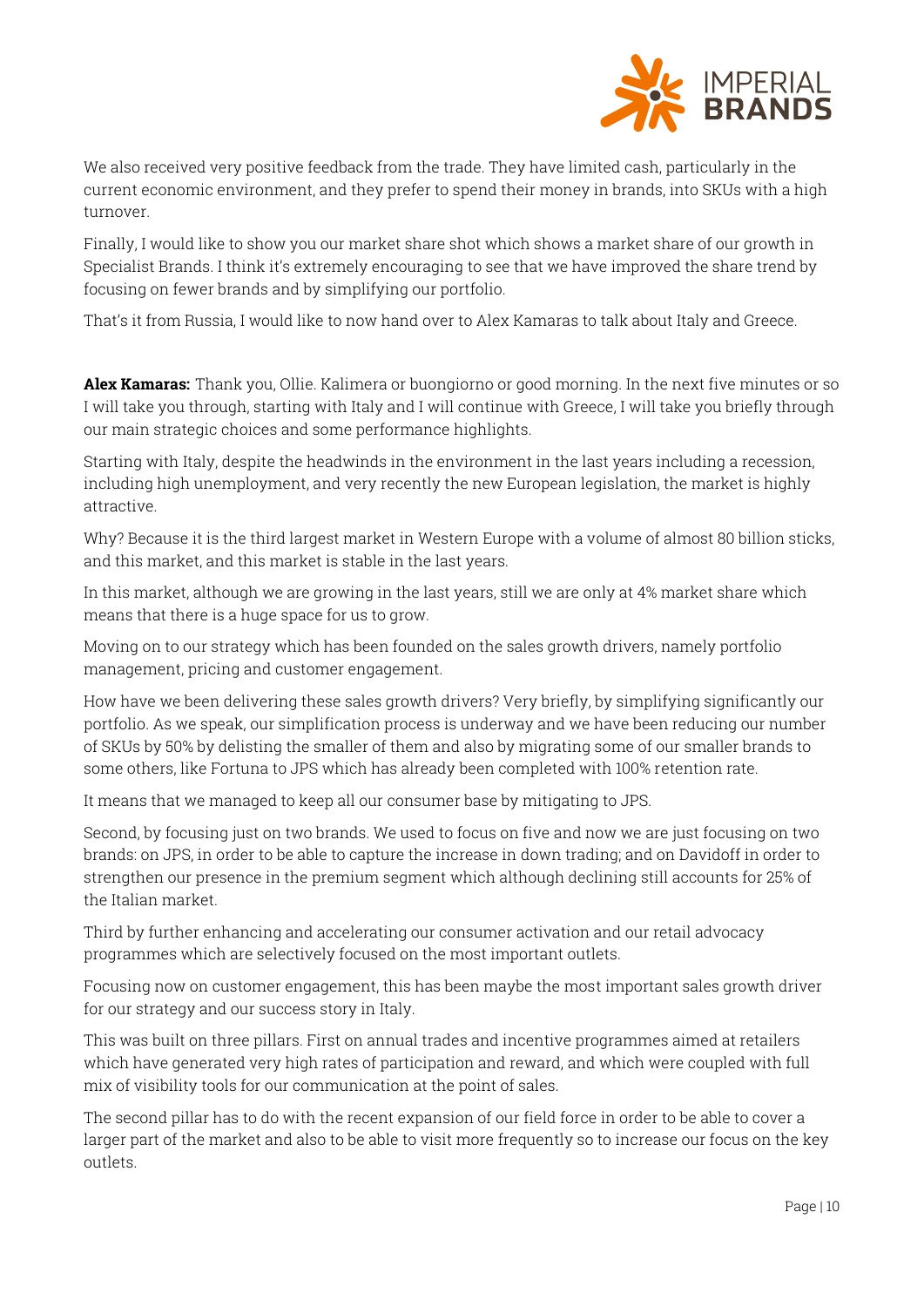

The third pillar has to do with our unique call centre in Italy which is offering to our outlets, to the outlets in the market, superior support and service, and it's mainly aimed at the smaller outlets which we did not directly cover.

As a result, we have managed to deliver sustainable growth in Italy in the last years. Having started in a very competitive market and in a very competitive segment, almost from nowhere in a financial '13, and having reached 2.1 Nielsen market share in financial '15, and 2.3 in April '16.

Also we have delivered significant volume growth over this period of 1.4 billion sticks.

JPS is a value for money brand, however it has an aspirational brand image in the market and this is thanks to its element pack, the superior blend, and the roll that way campaign which we have been exploiting in the last years in Italy.

My last slide has to do with our success story in Greece for which we are really proud of, since we have managed in a very challenging operating environment to continue to deliver share growth during the years of the crisis with a premium brand.

As a result, we managed to continue to grow all these difficult years in Greece from 4.3% in financial '11 to 6.2% in financial '15, having reached a new record of 6.9% market share in April '16.

You may understand that I could keep on speaking for hours about Davidoff in Greece, however, I will not do so and I will handover to Dominic and Amal for some concluding comments. Thank you very much.

**Dominic Brisby:** Thank you, Alex. I hope we've given you a flavour of how we drive quality growth in markets that matter.

Firstly, we take a very disciplined approach to how we invest in the markets but also a very agile approach. We can determine very quickly whether we want to invest but also if there's a very good reason not to invest, we can step away pretty quickly as well.

We constantly analyse total industry profit pool in quite a lot of depth and a lot of detail and marry that up against our own ability as a business to succeed and to win in that market.

Wherever we're operating, we leverage our sales growth drivers very consistently. The execution of sales growth drivers might vary from one market to another, but the sales growth drivers themselves are absolutely universal.

We also make sure that within that, analytical rigour is at the heart of what we do, that we drive the portfolio strategy, we drive the simplicity very consistently across the markets, making sure we have the big brands that we want and the consumers want and that the trade wants.

Of course all of this is done via the operating model, making sure that the people in the markets are empowered to deliver the group strategy and are not bothered by the peripheries which don't add value and don't drive the sales immediately in those places.

**Amal Pramanik:** Hopefully in the last few minutes, we've been able to demonstrate how our strategy is uniquely different from other tobacco companies and how our different pillars of strategy are helping us to win in some of the markets that we've talked through.

Before we end, in this time of Brexit discussions, we'd like to take you back a few months from a time of Grexit discussions that we had a few months ago, and let's take a look at a film from Greece on how they managed to continue to grow Davidoff, even at this point in time.